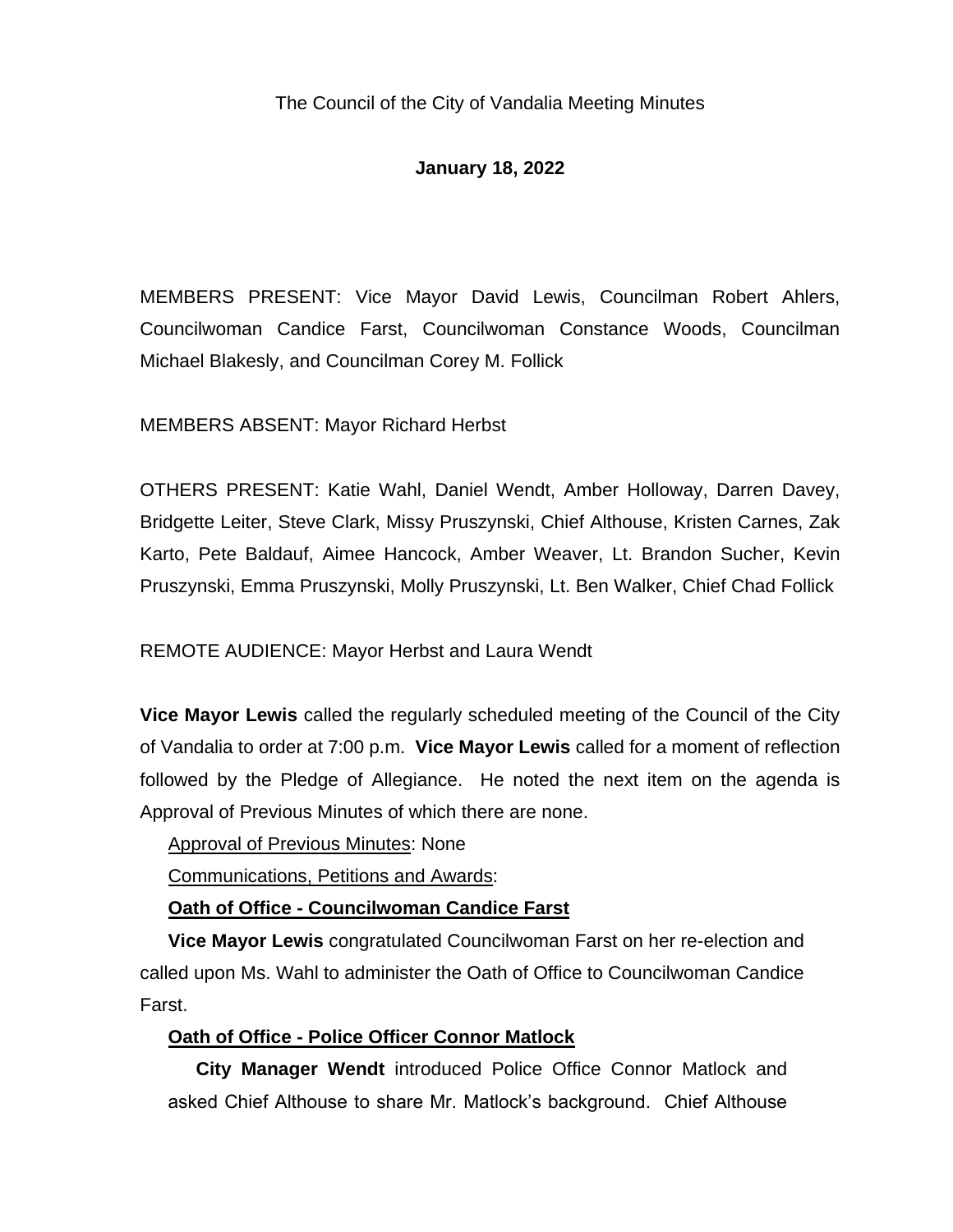shared Mr. Matlock's professional background and introduced Mr. Matlock's family. Then Mr. Wendt administered the Oath of Office to Police Officer Connor Matlock and concluded by congratulating him.

#### **Announcement: Human Resources Manager**

**Vice Mayor Lewis** called upon City Manager Wendt to introduce Human Resources Manager Melissa Pruszynski in front of her family to celebrate Mrs. Pruszynski's promotion to Human Resources Manager. **Mr. Wendt** advised she assumed those duties last week and we are working to backfill Mrs. Pruszynski's Executive Assistant / Deputy Clerk of Council. **Mr. Wendt** shared that he is most impressed by her strong work ethic and her buy-in for Vandalia. He noted the purpose of a City of Vandalia employee is to improve quality of life for the citizens of Vandalia and that's exactly what Missy will do by building a devoted core of public servants. **Mr. Wendt** concluded by congratulating Missy.

Public Hearing: None

Comments from Interested Citizens:

**Vice Mayor Lewis** addressed the audience, specifically the remote attendees, and explained per the advice of the City Attorney, anyone wishing to comment needs to personally be at the meeting; he noted Council will not be able to take comments from those participating electronically through Zoom. **Vice Mayor Lewis** prompted anyone in the room who wished to speak on a topic to step forward. There were no comments from interested citizens.

# CITY MANAGER'S REPORT

Information Items:

# **City/Township/Schools Joint Meeting**

**Mr. Wendt** advised the audience that a joint meeting between the city, township and school district has been established for Monday, January 31 beginning at 5:30 p.m. The meeting will be held at the Butler Township Town Hall, 3780 Little York Road. Social distancing protocols will be followed.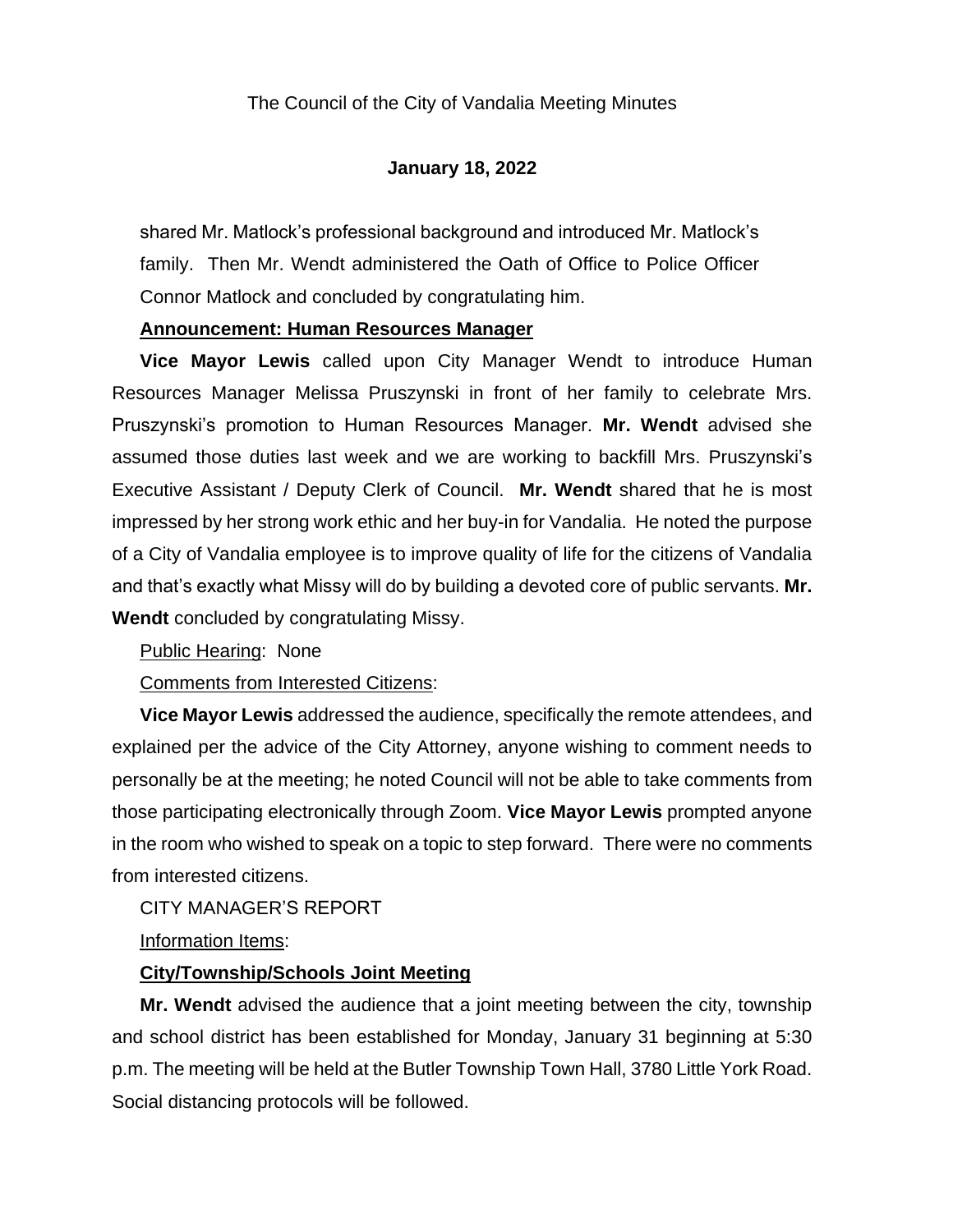**Mr. Wendt** advised Mrs. Pruszynski and Mr. Davey would like to briefly share an upgrade to the Council videos. Mr. Davey delivered a step-by-step presentation on where and how to locate the indexed meeting on the City's website.

Action Items: None

Old Business: None

Resolutions:

**22-R-03** A Resolution Authorizing The Purchase Of Ten Sets Of Lion Apparel Fire Protective Clothing, Requested By The Division Of Fire, From Phoenix Safety Outfitters At A Price Of \$33,774. **Ms. Wahl** read Resolution 22-R-03 by title. **Mr. Wendt** explained the Division of Fire has a multi-year firefighter total replacement protective clothing program built into our capital budget. The goal of the replacement program is to replace ten (10) sets of protective clothing/year. \$50,000 is budgeted in 2022 for the replacement of 10 sets of firefighter protective clothing. Chief Follick is requesting that city council waive formal bidding and allow us to purchase our firefighter protective clothing from Phoenix Outfitters, an authorized, Lion Apparel dealer a Vandalia company, as a sole source provider, at a total cost of \$33,774.00. It was moved by Councilman Blakesly, seconded by Councilwoman Farst, to approve Resolution 22-R-03. Motion passed 6-0.

**22-R-04** A Resolution Awarding The Bid For Three Police Patrol Vehicles Requested By The Division Of Police To Beau Townsend Ford In The Amount Of \$130,350 As The Lowest And Best Bid And Declaring Two Existing Police Patrol Vehicles Being Replaced Surplus Property. **Ms. Wahl** read Resolution 22-R-04 by title. **Mr. Wendt** explained VPD is seeking to purchase three new marked patrol vehicles to replace aging patrol vehicles. Bids for marked patrol vehicles were posted in the Daily Court Reporter and bid packets were delivered to a variety of dealerships. The City also posted the bid specifications on the city website. At the last meeting, there was some discussion about the price that was submitted by Beau Townsend Ford in comparison to the state bid price. Beau Townsend's price is 1.8% above the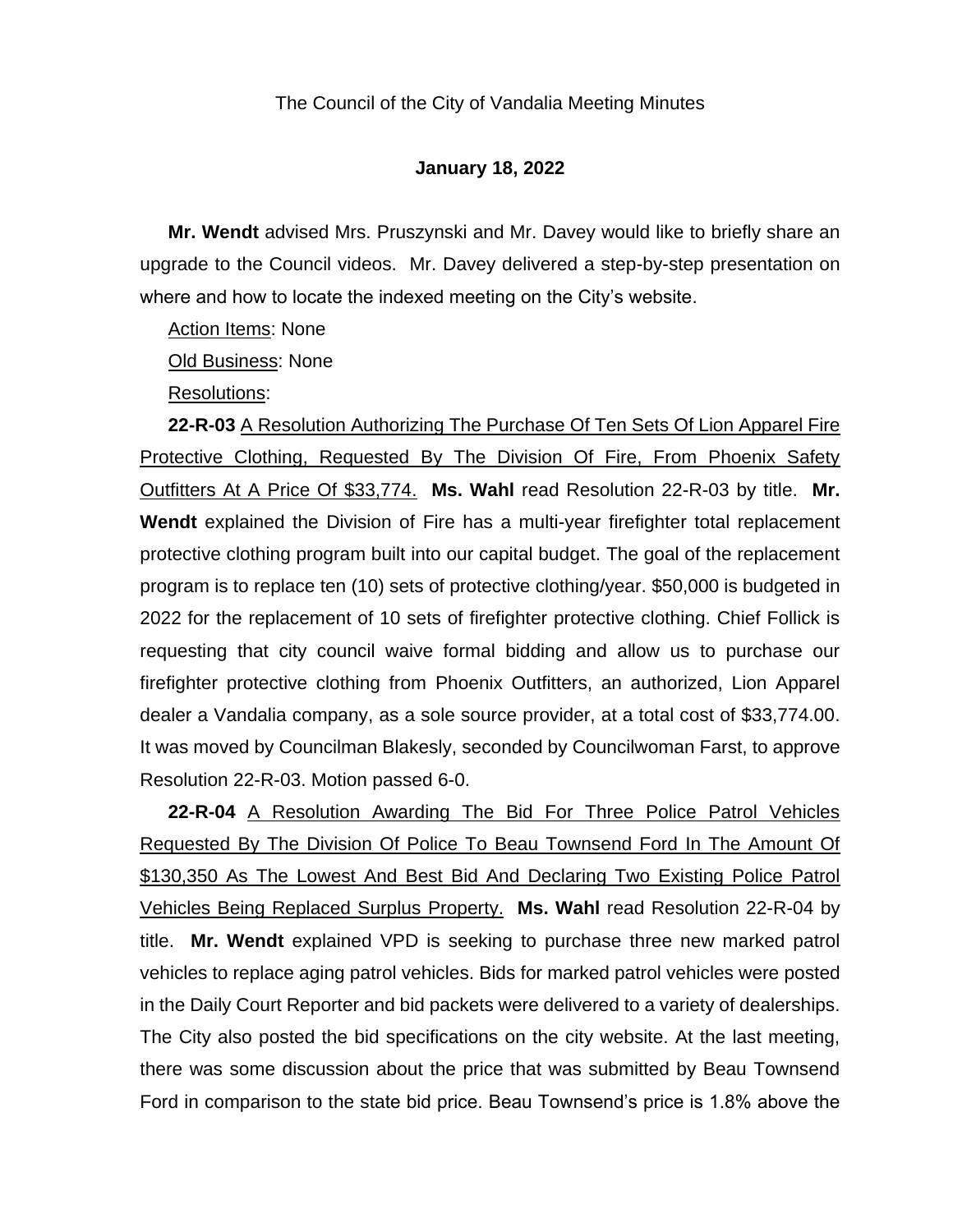state bid price for the marked vehicles - \$2,184. **Mr. Wendt** concluded by recommending authorization to purchase the marked vehicles at a price of \$121,560, which is \$17,940 below the budgeted amount. It was moved by Councilman Ahlers, seconded by Councilwoman Farst, to approve Resolution 22-R-04. Motion passed 6- 0.

**22-R-05** A Resolution Awarding The Bid For One Unmarked Sport Utility Vehicle Requested By The Division Of Police To Beau Townsend Ford In The Amount Of \$46,440 As The Lowest And Best Bid. **Ms. Wahl** read Resolution 22-R-05 by title. **Mr. Wendt** advised VPD is seeking to purchase one unmarked sport utility vehicle for police administration. Bids for an unmarked sport utility vehicle were posted in the Daily Court Reporter and bid packets were delivered to a variety of dealerships. The City also posted bid specifications on the city website. He noted one bid packet was received and opened on December 16. Beau Townsend Ford offers a 2022 Ford Interceptor Utility AWD vehicle at a revised unit price of \$43,905. City Council budgeted \$46,500.00 for this 2022 capital purchase. This price is 1.7%, \$748, above the state bid price. **Mr. Wendt** recommended authorization to purchase the unmarked vehicle from Beau Townsend Ford. It was moved by Councilwoman Farst, seconded by Councilman Ahlers, to approve Resolution 22-R-05. Motion passed 6-0.

**22-R-06** A Resolution Authorizing The Purchase For Ten Flock Safety Cameras, With Installation Costs Requested By The Division Of Police, From Flock Safety In The Amount Of \$30,000. **Ms. Wahl** read Resolution 22-R-06 by title. **Mr. Wendt** explained Flock Safety devices capture objective evidence and utilize machine learning to create and to deliver unbiased investigative leads to law enforcement. A significant number of crimes occur with vehicle involvement and obtaining a license plate is often the best evidence to solve crimes. Flock Safety devices will provide leads and alert officers when a vehicle involved in criminal activity passes any location where a device is deployed. The 2022 budget includes \$30,000 to install ten Flock Safety devices at the annual cost of \$2,500/device plus a \$500 one-time installation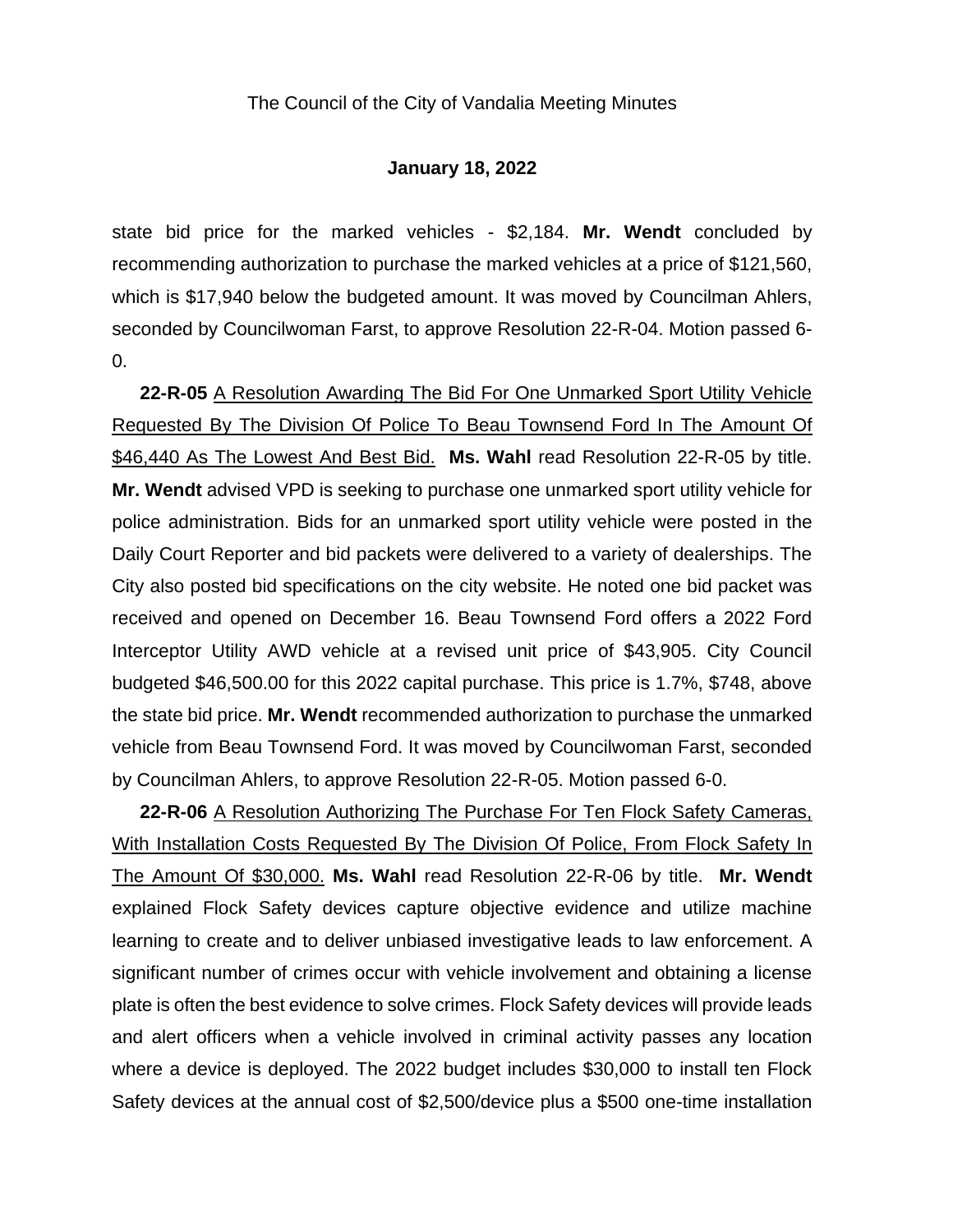fee. Flock Safety is the sole-source provider of such safety system. **Mr. Wendt** requested that City Council waive competitive bidding and authorize an agreement with Flock Safety for the installation and utilization of the safety equipment and software. It was moved by Councilman Follick, seconded by Councilman Blakesly, to approve Resolution 22-R-06. Motion passed 6-0.

**22-R-07** A Resolution Declaring A Moratorium On Acceptance, Consideration And/Or Granting Of Any Applications For Zoning Regarding The Manufacturing And/Or Sale Of 1.3g And 1.4g Fireworks. **Ms. Wahl** read Resolution 22-R-07 by title. **Mr. Wendt** in November of 2021, the State of Ohio enacted HB 172 which makes changes to the sale and use of fireworks. When HB 172 becomes effective on July 1, 2022, it will make the use of 1.4G fireworks, commonly referred to as consumer fireworks, legal on certain permitted dates including New Years Day; Chinese New Year; Cinco de Mayo; Memorial Day weekend; Juneteenth; July 3, 4, and 5; and the Friday's, Saturday's and Sunday's preceding and following Labor Day weekend; Diwali; and New Year's Eve. 1.4G fireworks include firecrackers, bottle rockets, roman candles, and fountains. Prior to the passage of HB 172, consumers could purchase these fireworks in the State of Ohio but were not permitted to discharge them. The passage of HB172 may increase the demand for fireworks including the demand for locations to sell and manufacture these novelties, specifically 1.3G fireworks, those which may only be sold to licensed manufacturers, wholesalers, or exhibitor, and 1.4G consumer fireworks. The sale, use, and storage of fireworks is inherently dangerous. Therefore, Staff respectfully requests that City Council enact a 120-day moratorium on the manufacturing of 1.3G fireworks and the sale and discharge of 1.4G fireworks in the City of Vandalia. This moratorium period will provide Staff an opportunity to evaluate and report to Council on a recommendation dealing with the future use of 1.4G fireworks and the sale or manufacturing of 1.3G and 1.4G fireworks. It was moved by Councilman Blakesly, seconded by Councilwoman Farst, to approve Resolution 22-R-07. Motion passed 6-0.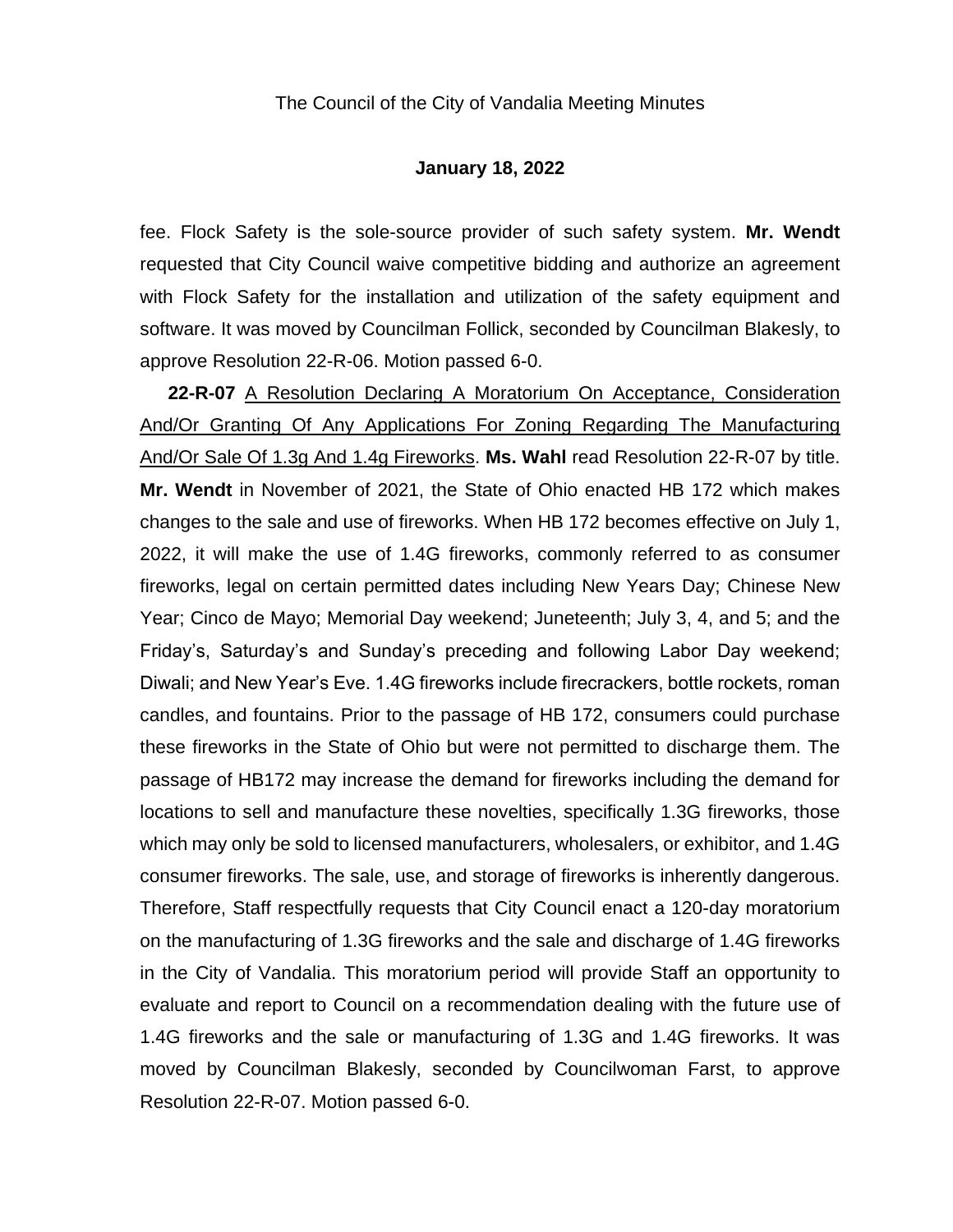#### Ordinances – First Reading: None

Ordinances – Second Reading:

**22-01** An Ordinance Vacating Unnecessary Right Of Way To The Abutting Land Owner And Maintaining All Easements Therein**. Ms. Wahl** read Ordinance 22-01 by title in the second reading. **Mr. Wendt** explained Contegra Construction has submitted a petition and Vacation Plat to vacate the Right of Way of Top Notch Court in the Northwoods Business Park. The vacation of this right of way would accommodate the proposed development of this 35-acre site. The developer would be responsible to abandon or have relocated any and all utilities within the existing right of way before developing the property. There were no comments or questions during the Public Hearing. It was moved by Councilman Ahlers, seconded by Councilman Blakesly, to approve Ordinance 22-01 in the second reading. All members present voted yes. Motion passed 6-0 in the second reading.

#### Ordinances – Emergency:

**22-02** An Ordinance Approving Individual Assessments Amounts And Directing The Finance Director Or Her Designee To Certify The Amounts To The County Auditor For Collection And Declaring An Emergency. **Ms. Wahl** read Ordinance 22-02 by title in an emergency reading. **Mr. Wendt** explained this emergency ordinance assesses properties for delinquent accounts related to storm water fees, trash collection, & sewer and water.There were no comments or questions during the Public Hearing. It was moved by Councilwoman Farst, seconded by Councilman Follick, to approve Ordinance 22-02 in an emergency reading. All members present voted yes. Motion passed 6-0.

**22-03** An Ordinance Authorizing An Amendment To The City Manager Contract And Declaring An Emergency. **Ms. Wahl** read Ordinance 22-03 by title in an emergency reading. There were no comments or questions during the Public Hearing. It was moved by Councilman Blakesly, seconded by Councilman Ahlers, to approve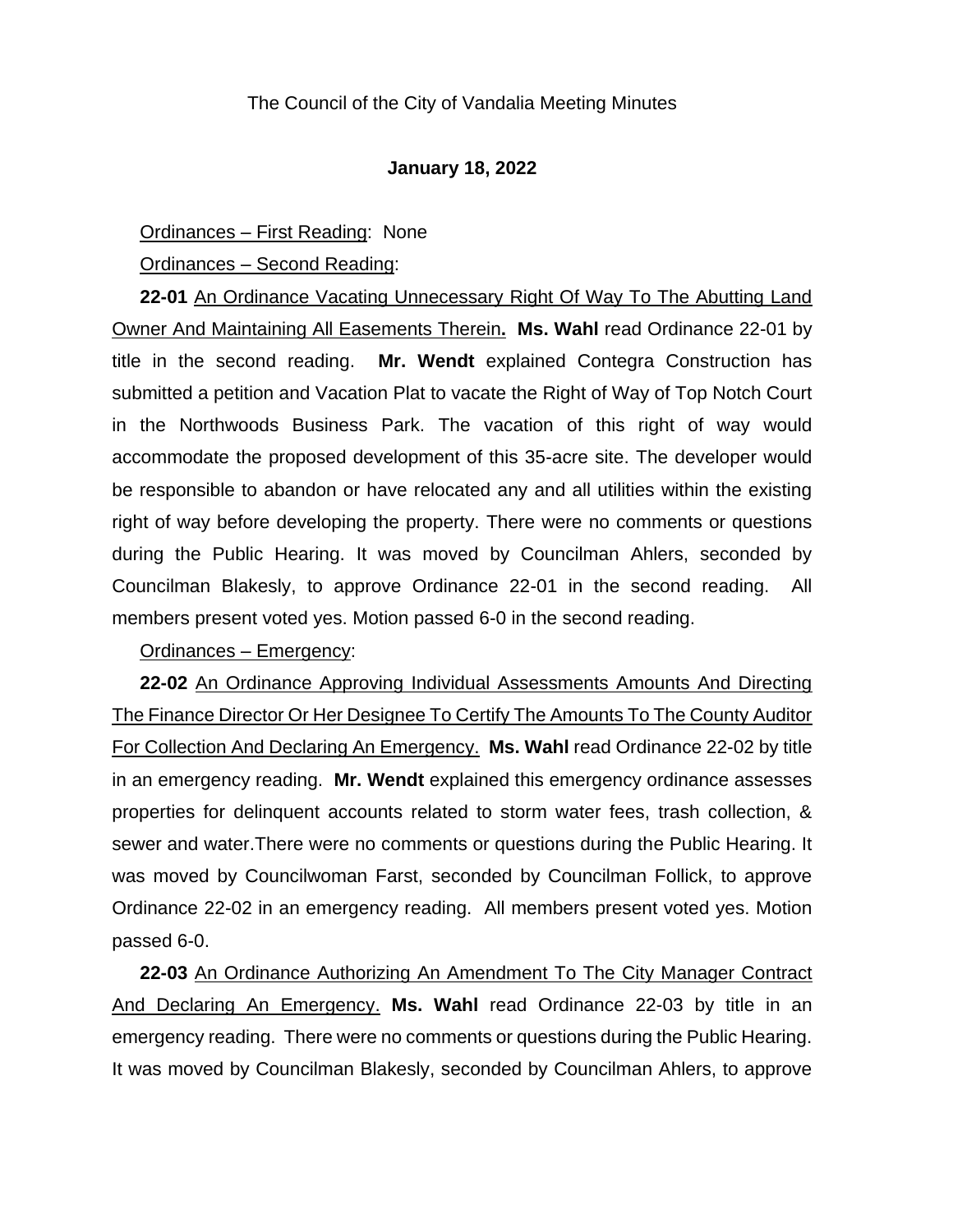Ordinance 22-03 in an emergency reading. All members present voted yes. Motion passed 6-0.

#### Reports from Boards and Commissions:

#### **Conditional Use– 22 Ranchview Drive**

**Mr. Wendt** explained the Applicant, Rick Turner, has submitted an application requesting a conditional use permit to allow the use of a fuel station on the property located at 22 Ranchview Drive in the Downtown Business (DB) Zoning District. The proposal is to raze the existing fuel station and amenities to make way for the construction of a new fuel station with a modern ancillary C-store, canopy, and 4 fuel dispensers. The Applicant within their narrative statement, indicated that they are seeking to eliminate 2 out of the 4 curb cuts, the current car wash, the driveway between the C-store and residential property, yard light against the southern fence and to install a refreshed landscape. The Planning Commission voted 4-0 to recommend approval of the requested conditional use permit allowing a "fuel station" use within the Downtown Business (DB) Zoning District with the following conditions:

- 1. Complete to a minimum of 75% opacity landscape screening between adjacent residential properties and the fuel station property
- 2. Complete landscape screening of the vehicular use area from public rightof-way
- 3. Privacy fencing between the C-store and the residential properties
- 4. The base of both free-standing signs are clad in brick or stone.
- 5. A re-plat of parcels into a single parcel

It was moved by Councilman Follick, seconded by Councilman Blakesly, to approve the conditional use with the following conditions:

1. Complete to a minimum of 75% opacity landscape screening between adjacent residential properties and the fuel station property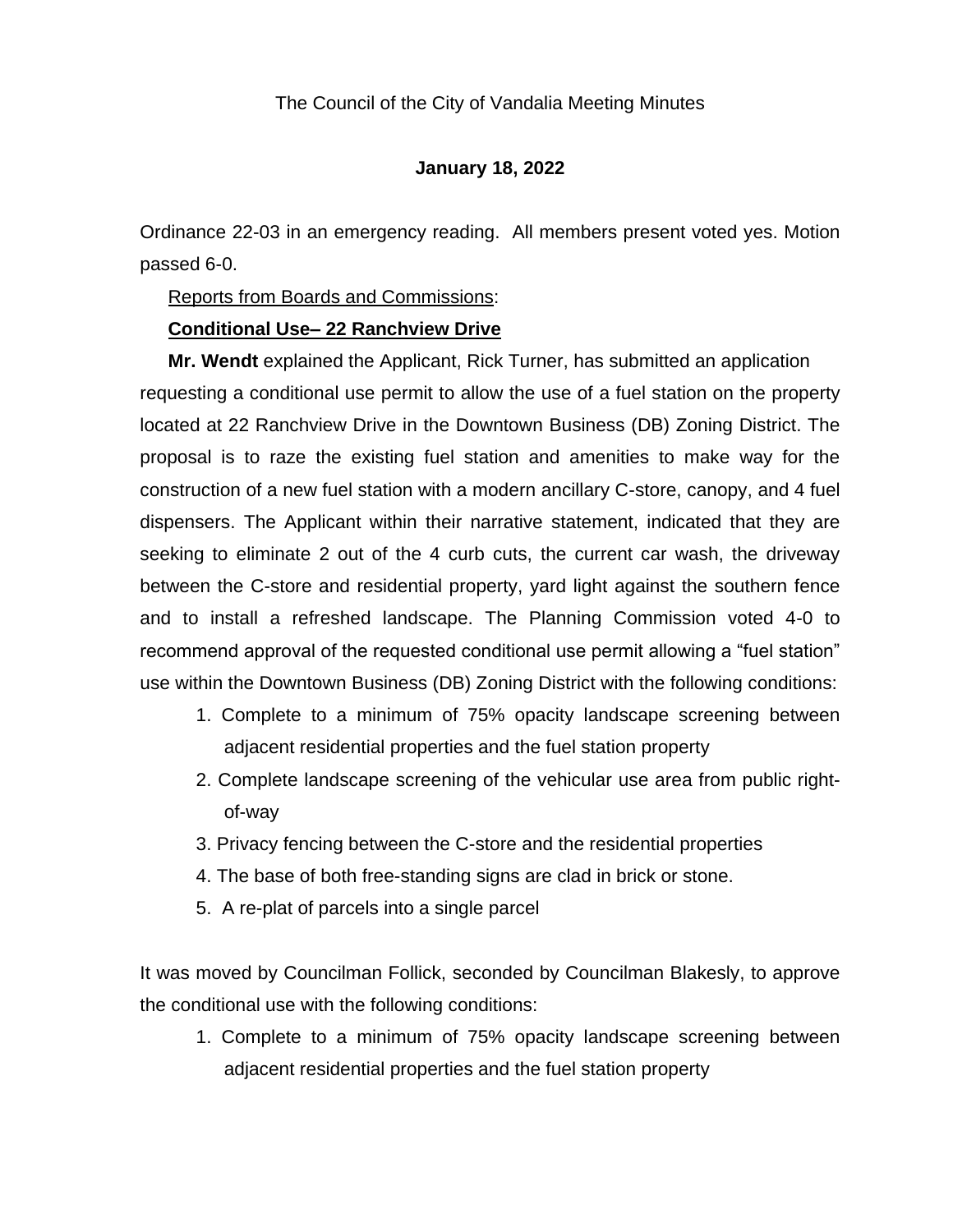## **January 18, 2022**

- 2. Complete landscape screening of the vehicular use area from public rightof-way
- 3. Privacy fencing between the C-store and the residential properties
- 4. The base of both free-standing signs are clad in brick or stone.
- 5. A re-plat of parcels into a single parcel

All members present voted yes. Motion passed 6-0.

#### **Variance: Fuel Pump to Residential Line – 22 Ranchview Drive**

**Mr. Wendt** explained the Applicant, Rick Turner, on behalf of True North Energy LLC, property owner, has requested a variance to allow for fuel pumps within 200' of a residential lot line. The existing fuel pumps are approximately 65' from the residential lot line and the proposal is to construct the fuel pumps 70' from the residential lot line. The Applicant, in their letter of justification states that the facility is in need of substantial upgrades and it is believed with the enhancements to the C-store, elimination of car wash and curb cuts, and refreshed and enhanced landscaping that the neighborhood would benefit and the overall character would improve. The Board of Zoning Appeals voted 3-0 to recommend approval of the requested variance to allow fuel pumps within 200 feet of a residential lot line as proposed within the site plan proposal. It was moved by Councilman Follick, seconded by Councilman Ahlers, to approve the variance. All members present voted yes. Motion passed 6-0.

#### **Variance: Minimum Setback for Fuel Stations – 22 Ranchview Drive**

**Mr. Wendt** advised the Applicant, Rick Turner, on behalf of True North Energy LLC, property owner, has requested a variance to allow for a setback greater than 30' from the back of the sidewalk. The proposal is to construct the fuel station approximately 46' from the front of the sidewalk on the access drive to the north and approximately 120' from the property line on Ranchview Drive. The existing C-store is approximately 60' from the back of the sidewalk on the access drive and approximately 80' from the back of the sidewalk along Riverview Drive. The variance being requested is for both frontages. The Board of Zoning Appeals voted 3-0 to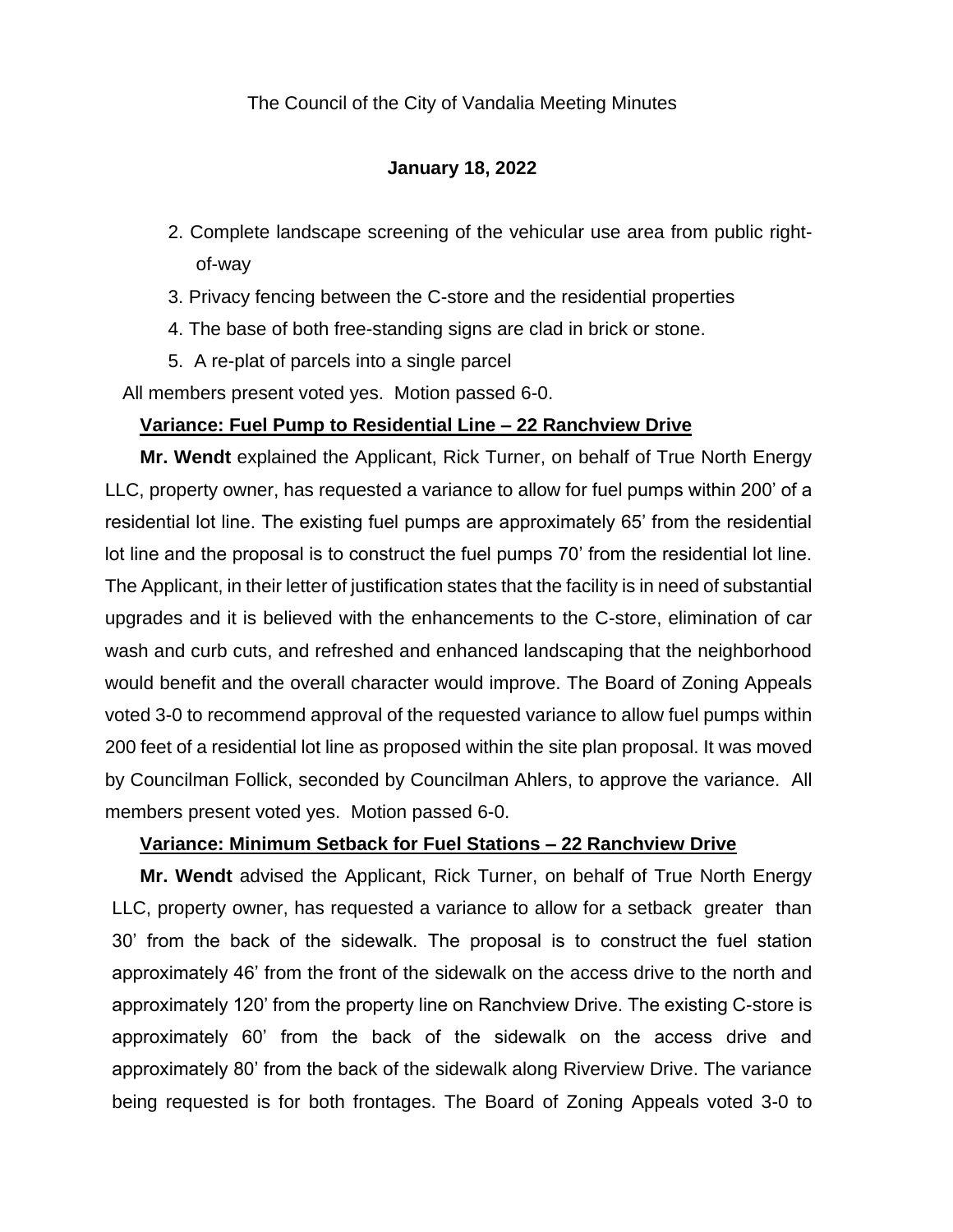#### **January 18, 2022**

recommend approval of the requested variance to allow for a setback greater than 30' on both front setbacks as proposed within the site plan proposal with the follow condition being that privacy fencing is incorporated into the screening on the southern side of the property along the property line of 20 Ranchview Drive. To complete this, an additional variance for fencing within the front yard of a nonresidential property would be needed. It was moved by Councilman Ahlers, seconded by Councilman Blakesly, to approve the variance with the condition being that privacy fencing is incorporated into the screening on the southern side of the property along the property line of 20 Ranchview Drive. All members present voted yes. Motion passed 6-0.

#### **Variance: Minimum Setback for Fuel Stations – 22 Ranchview Drive**

**Mr. Wendt** explained the Applicant, Rick Turner, on behalf of True North Energy LLC, property owner, has requested a variance to allow for a setback less than 50' from the right-of-way line. The proposal is to construct the fuel station approximately 46' from the front of the sidewalk on the access drive to the north. The existing C-store is approximately 60' from the back of the sidewalk on the access drive. The variance being requested is for the front setback to the north. The Board of Zoning Appeals voted 3-0 to recommend approval of the requested variance to allow for a 46'3" front setback on the northern side of the property. It was moved by Councilwoman Farst, seconded by Councilman Follick, to approve the variance. All members present voted yes. Motion passed 6-0.

Vice Mayor Lewis reported that December 2021 Bill Listing being \$3,214,321.19, the list of December Expenses over \$50,000 and the December Purchasing Card Detail in the amount of \$39,700.90. He called for comments or questions. There were none

# **Council Comments:**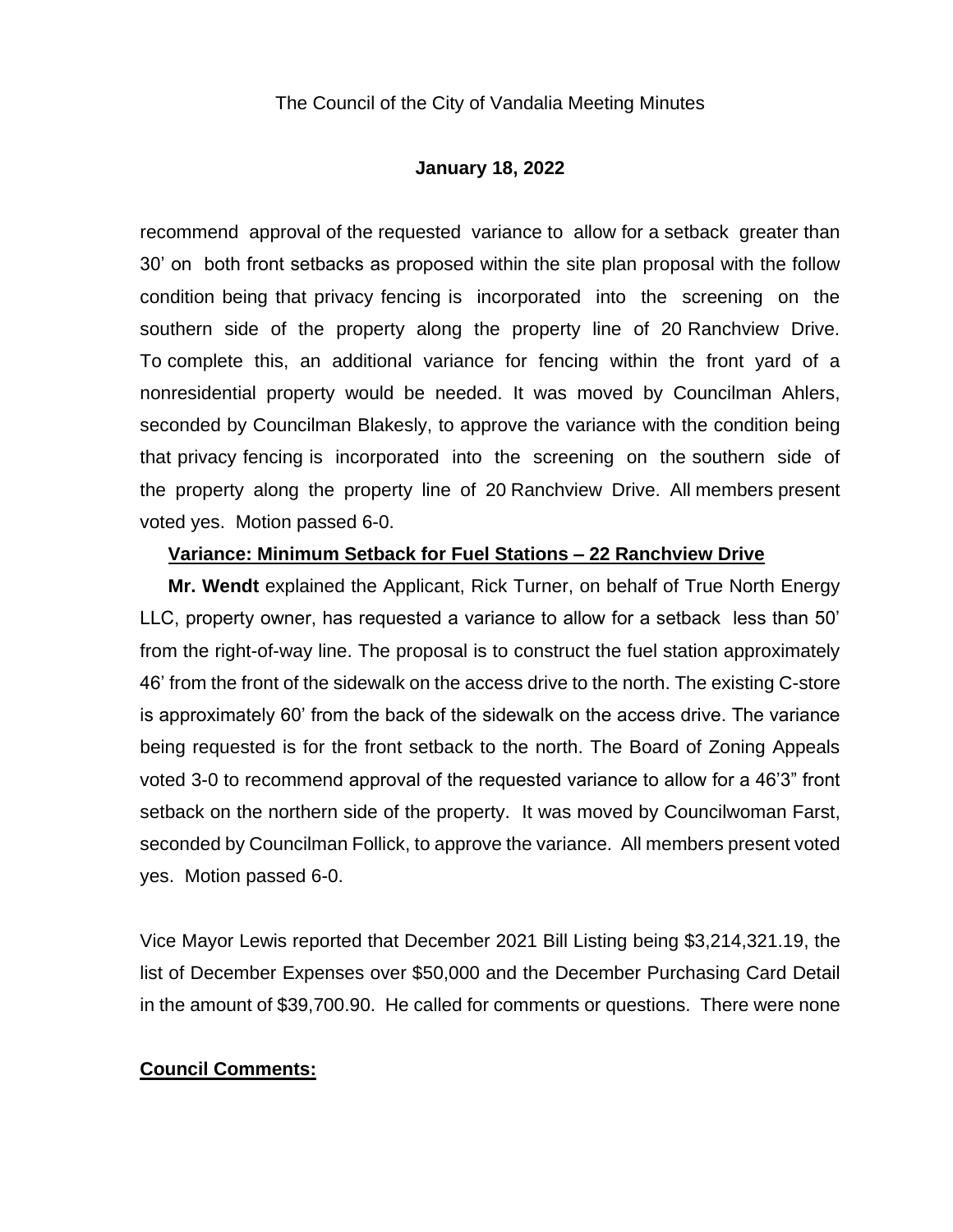## **January 18, 2022**

**Mr. Wendt** complimented the Public Works Crews for their work with the recent snow event and also the three water main breaks that we had last week in the absence of a Public Works Superinntendent. He recognized Supervisors Dewayne Hopping and Mike Busse for their strong leadership. **Mr. Wendt** advised Chief Building Official Ted Baker is retiring at the end of the week and there may be a modification to his retirement event. **Mr. Wendt** concluded by thanking Council for their endorsement and noted it is a privlege to work here in Vandalia.

**Councilwoman Woods** commented that this past week she was afforded the opportunity to meet with one of the residents who expressed vehement displeasure with a vote at the last Council meeting. **Councilwoman Woods** noted that we all want the same results for the City, but sometimes it is just about how we get to that point and sometimes we take different paths to accomplish goals. **Councilwoman Woods** concluded by noting she welcomes conversations of all kinds from all residents and believes all of Council feels that it is a privlege to hear the residents' voices.

**Councilman Follick** congratulated Councilwoman Woods on being awarded CPA of the year by *Money Concepts Wealth Management and Financial Planners*. He congratulated Mr. Baker on his upcoming retirement. Councilman Follick recognized and congratulated Division of Fire Community Risk Reduction Coordinator Scott Jacobs, Firefighter Paramedic Mya Mitchell, and Firefighter Paramedic Matt Bucher on being awarded, by Montgomery County Fire Chiefs Association, the 2021 Firefighter of the year for their involvment in establishing the mobile vaccination team and serving the residents. He then shared condolences to retired Police Lieutenant Charlie Reboulet and his family in the passing of his wife Ann. **Councilman Follick** noted that not only was Ann a very special lady, but she also trained him in dispatch. He continued by sharing her work history in the City of Vandalia. **Councilman Follick**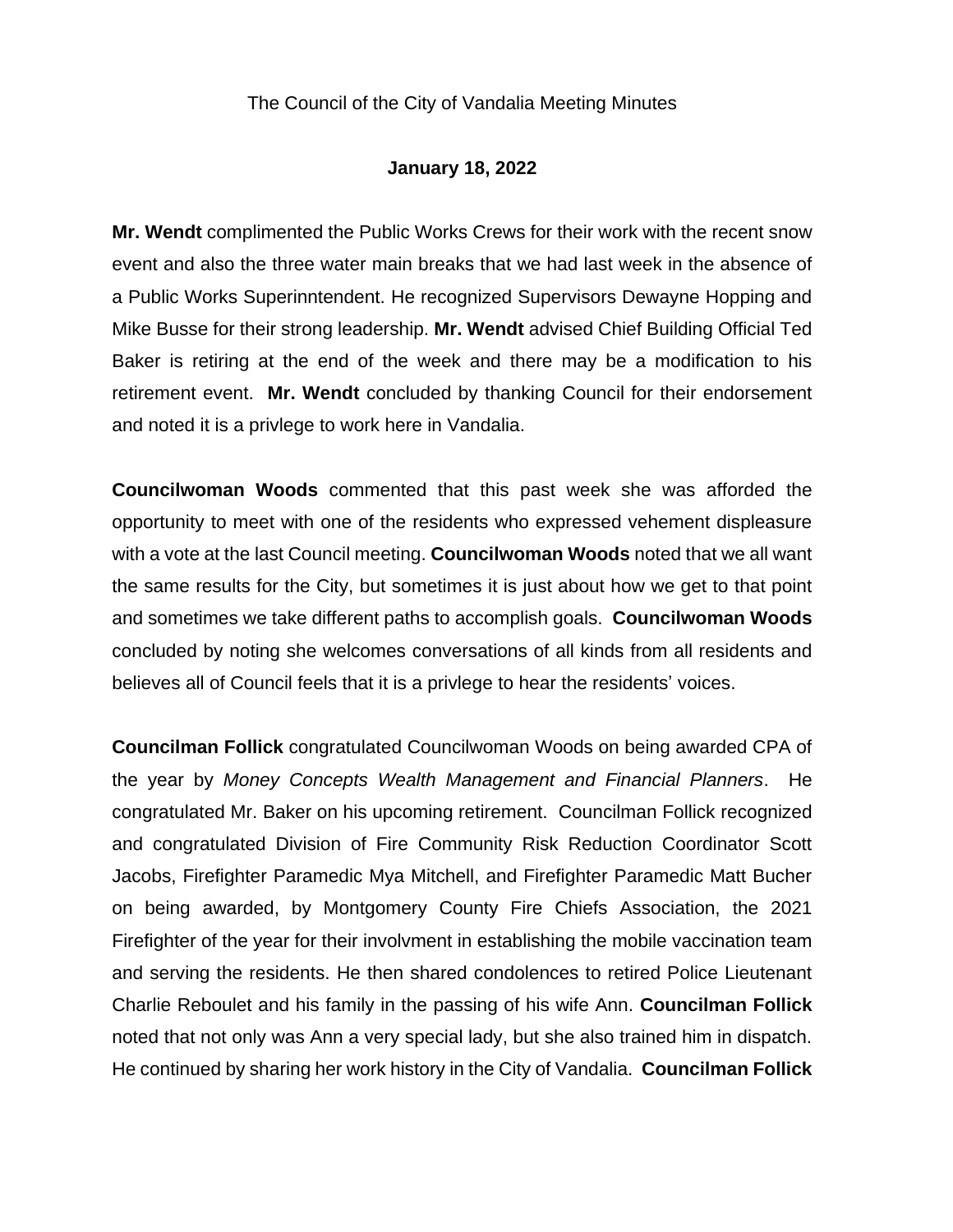# **January 18, 2022**

expressed condolences to retired Finance Director Bill Hoffman and his family for the loss of his wife Dee.

**Councilwoman Farst** congratulated Mr. Wendt noting that we have had an exciting year. She congratulated and welcomed Officer Connor Matlock. **Councilwoman Farst** sincerely congratulated Mrs. Pruszynski and noted she is glad Missy is onboard in the Human Resources position.

**Councilman Blakesly** moved to excuse Mayor Herbst from all tonight's meetings. Councilwoman Farst seconded the motion. All members present voted yes. Motion passed 6-0. He echoed Councilman Follick's comments and also congratulated the Division of Fire CRRC Jacobs, FF/Paramedic Mitchell, and FF/Paramedic Bucher for their creativity in establishing a mobile vaccination program. **Councilman Blakesly** commented the City of Vandalia has a very dedicated core of employees. He congratulated Mrs. Pruszynski and wished her well in her new, well deserved position. **Councilman Blakesly** wished CBO Ted Baker the best of luck in his upcoming retirement and noted he will be missed.

**Vice Mayor Lewis** personally thanked Mrs. Pruszynski for her kind assistance over the last several years noting Council is always pressed for time and information and she has always been well prepared and a very big help to Council members. He said it is a wonderful thing for the City and her family. **Vice Mayor Lewis** recognized and congratulated CBO Ted Baker on his upcoming retirement noting his role in the City was much larger than just his role as a building official.

No Executive Session was held.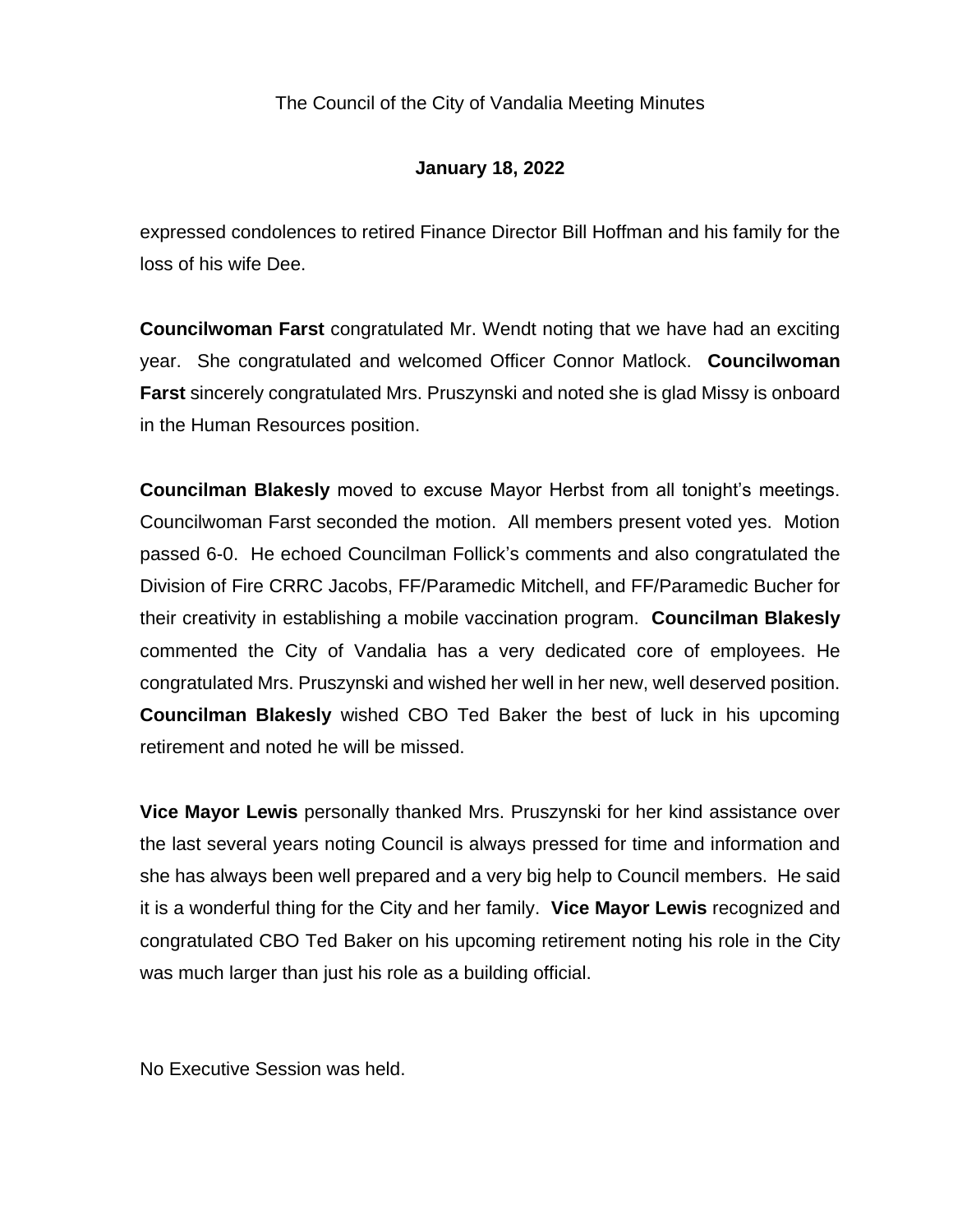# **January 18, 2022**

The regular Council Meeting was then adjourned at 7:48 p.m.

APPROVED:

Richard Herbst, Mayor

ATTEST:

\_\_\_\_\_\_\_\_\_\_\_\_\_\_\_\_\_\_\_\_\_\_\_\_\_\_\_\_\_\_\_\_\_\_ Missy Pruszynski, Deputy Clerk of Council